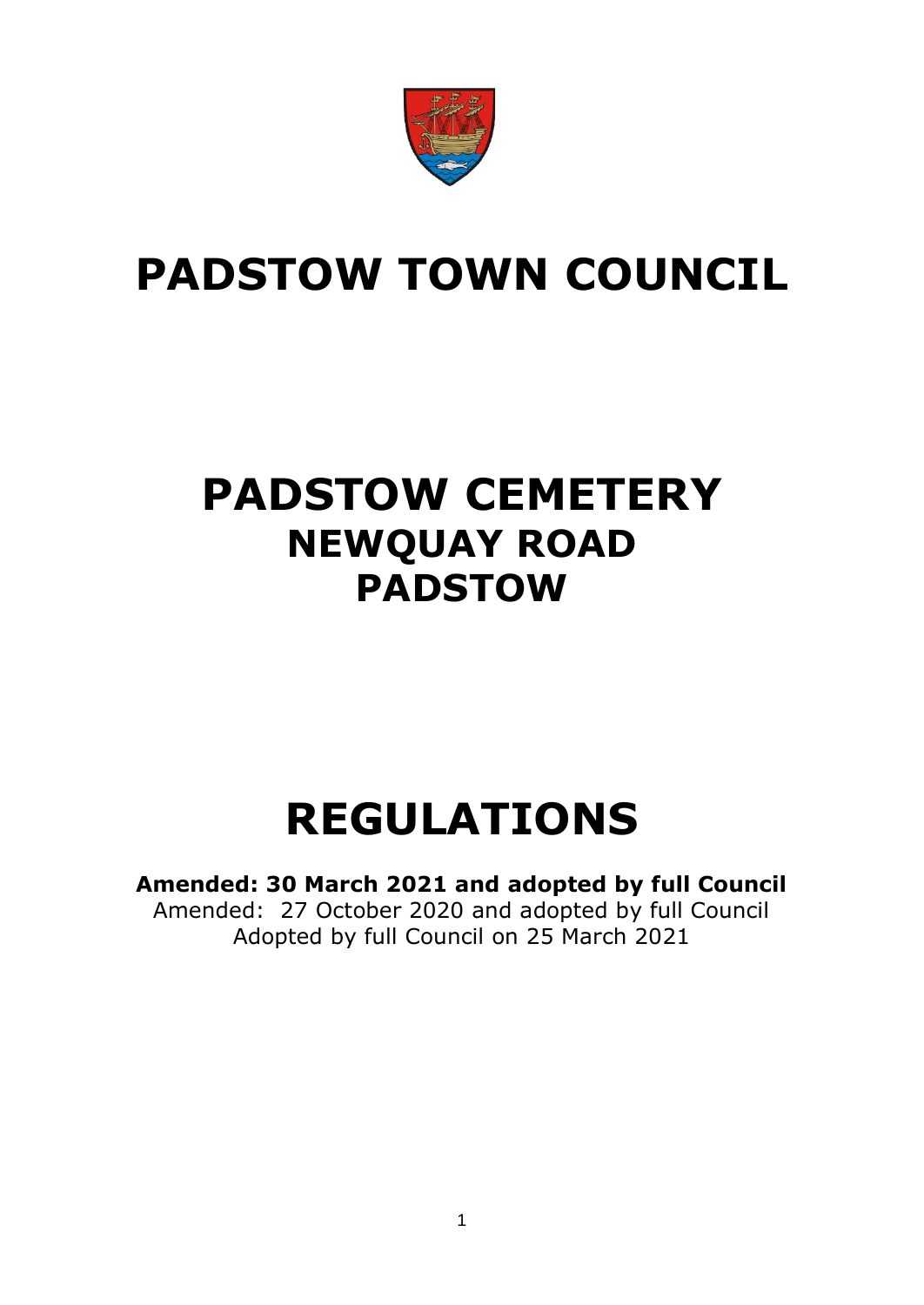Padstow Town Council welcomes all visitors to the Cemetery and you are requested to respect the peace and dignity of the facility.

The Cemetery is managed and operated by Padstow Town Council in accordance with the Local Authorities' Cemeteries Order (LACO) 1977, as amended by the Local Authorities' (Amendment) Order 1984 and such other regulations as may be made by the Secretary of State for the Department of Justice, from time to time.

#### **MANAGEMENT OF THE CEMETERY**

**1**. All persons entering the Cemetery will be subject to the orders and control of the Council or any person authorised by the Council.

**2**. All persons shall conduct themselves in a decent, quiet and orderly manner and are reminded of the provisions of the LACO article 18 (1):-

No person shall:

(a) Wilfully create any disturbance in a Cemetery;

(b) Commit any nuisance in a Cemetery;

(c) Wilfully interfere with any burial taking place in a Cemetery;

(d) Wilfully interfere with any grave or vault, any tombstone or other memorial or any flowers or plants on any grave, or

(e) Play at any game or sport in a Cemetery. Anyone who contravenes paragraph 2 shall be liable on summary conviction to a fine not exceeding the limit as stated in the Local Authorities' Cemeteries Order 1977 as amended from time to time.

**3.** Visitors to the Cemetery shall not unreasonably interrupt the Council's employees at their duties or employ them to execute private works within the Cemetery or extend to them any gratuity. All enquiries, complaints and requests by members of the public must be made to the office of the Council and not to Council employees in the Cemetery.

**4.** All dogs should be kept on a lead.

**5.** Children (e.g. under the age of 12 years) are not permitted in the Cemetery except under the care and supervision of a responsible person.

**6.** No person shall sell or offer or expose

for sale any article, commodity or thing of any kind whatsoever or solicit for orders from the same, within the Cemetery.

**7.** No burial shall take place and no monument shall be placed in the Cemetery, nor shall any additional inscription be made on a monument or memorial, without the prior written consent of the Council.

#### **INTERMENTS**

**8.** All applications for interments must be submitted to Padstow Town Council by way of a completed Padstow Cemetery Notice of Interment, no less than two clear working days before the pre-arranged day of interment and accompanied by the appropriate fees.

**9.** The application for interment must contain full details of the deceased, the proposed interment, the grave to be used and either the signature of the owner of the Exclusive Right of Burial, or the signature of the person that is arranging the interment, whichever is applicable.

**10.** Interments may be permitted subject to staff availability on Saturdays, Sundays and Bank Holidays and will incur a surcharge.

**11.** The Funeral Director or person in charge of the funeral arriving after the appointed time must act under the direction of the Council or their authorised person as to when the funeral service may proceed.

**12.** The person or persons arranging the interment shall be responsible for the attendance of a celebrant, if appropriate, to officiate at the burial service and for payment of any fee to which the celebrant is entitled.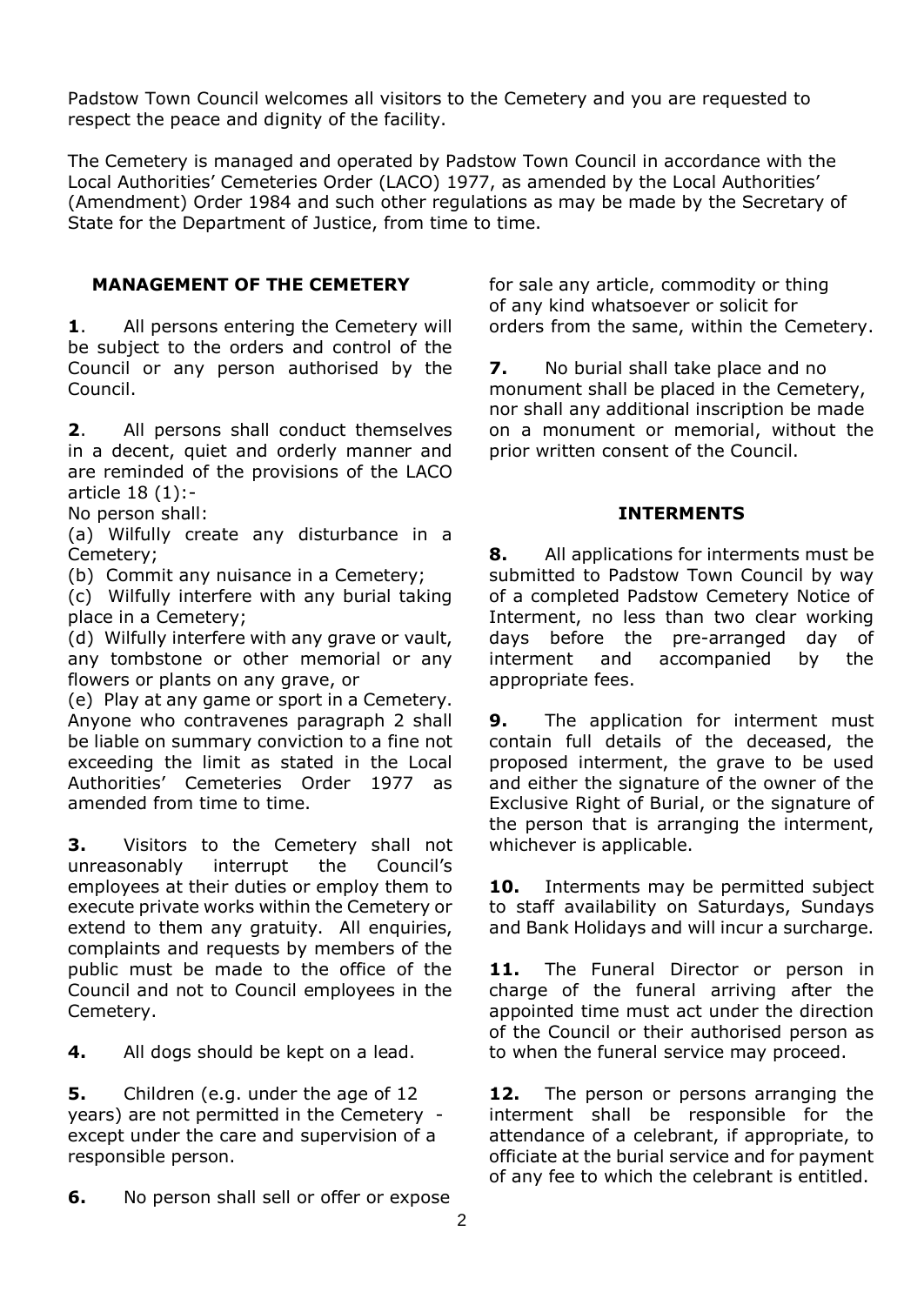13. Any form of religious service may be used but any other ceremony is subject to the approval of the Council. Alternatively the coffin may be committed without service.

**14.** A certificate for disposal issued by the Registrar of Births and Deaths (the 'green form') or Crematorium, or a Coroners Order for Burial must be delivered to the Council Offices no less than two clear working days before the day of interment.

15. The responsibility for providing sufficient bearers to carry the coffin reverently from the hearse to the grave, whether mourners are present or not, rests with the Funeral Director or person arranging the interment.

16. Grave excavation and backfilling will be arranged by the Council. Where this relates to the interment of a body, the Council will instruct an approved contractor. Where this relates to the interment of ashes, the Council will instruct appropriate Council employees but in exceptional circumstances it may instruct an approved contractor. Should this incur any additional fees, the Funeral Director or person arranging the internment will be advised.

17. No body shall be buried in a grave in such a manner that any part of the coffin is less than 900 mm (3') below the level of any ground.

**18.** No body shall be buried in a grave unless the coffin is effectively separated from any coffin interred in the grave on a previous occasion by means of a layer of earth not less than 150mm (6") thick.

**19.** Where any grave is re-opened for the purpose of making another burial therein no person shall disturb any human remains interred therein or remove therefrom any soil which is offensive.

**20.** After interment no body or cremated remains may be removed from a grave without the production of the Ecclesiastical Faculty and/or Ministry of Justice licence for exhumation required by law. The original documents will be required for this purpose.

**21.** In the case of the re-opening of a private grave the written consent of the owner of the Exclusive Right of Burial will be required. Where the owner is previously deceased the person or persons arranging the interment will be responsible for proving legal authority to request that the grave be reopened. No consent is required for the interment of the owner of the Exclusive Right of Burial.

**22.** No animal remains or ashes are permitted to be interred in the Cemetery.

#### **EXCLUSIVE RIGHT OF BURIAL**

**23.** The Exclusive Right of Burial in a grave must be purchased for new graves at the time of the interment on payment of the appropriate fee and completion of the relevant application form including the signature of the proposed owner(s).

**24.** The "Right" is granted for a period of 99 years.

**25.** The Exclusive Right of Burial entitles the deed holder (owner) to determine who is buried in the grave and whether a monument or memorial can be erected on the grave (subject to payment of the relevant fee/s and permission/s being granted by the Council).

**26.** The owner of the Exclusive Right of Burial is responsible for informing the Council of any change of address. If a problem occurs with the grave, monument or memorial and the owner of the Exclusive Right of Burial cannot be contacted, the Council has the right to take whatever action is necessary to rectify the matter. If this involves a cost to the Council the owner may be asked to reimburse the sum before the Council allows any further interments in the grave.

**27.** All such private graves will be initially excavated to the standard depth determined by the Council. The Council cannot be held responsible if, due to the factors outside their control, the full number of interments in a grave cannot be achieved.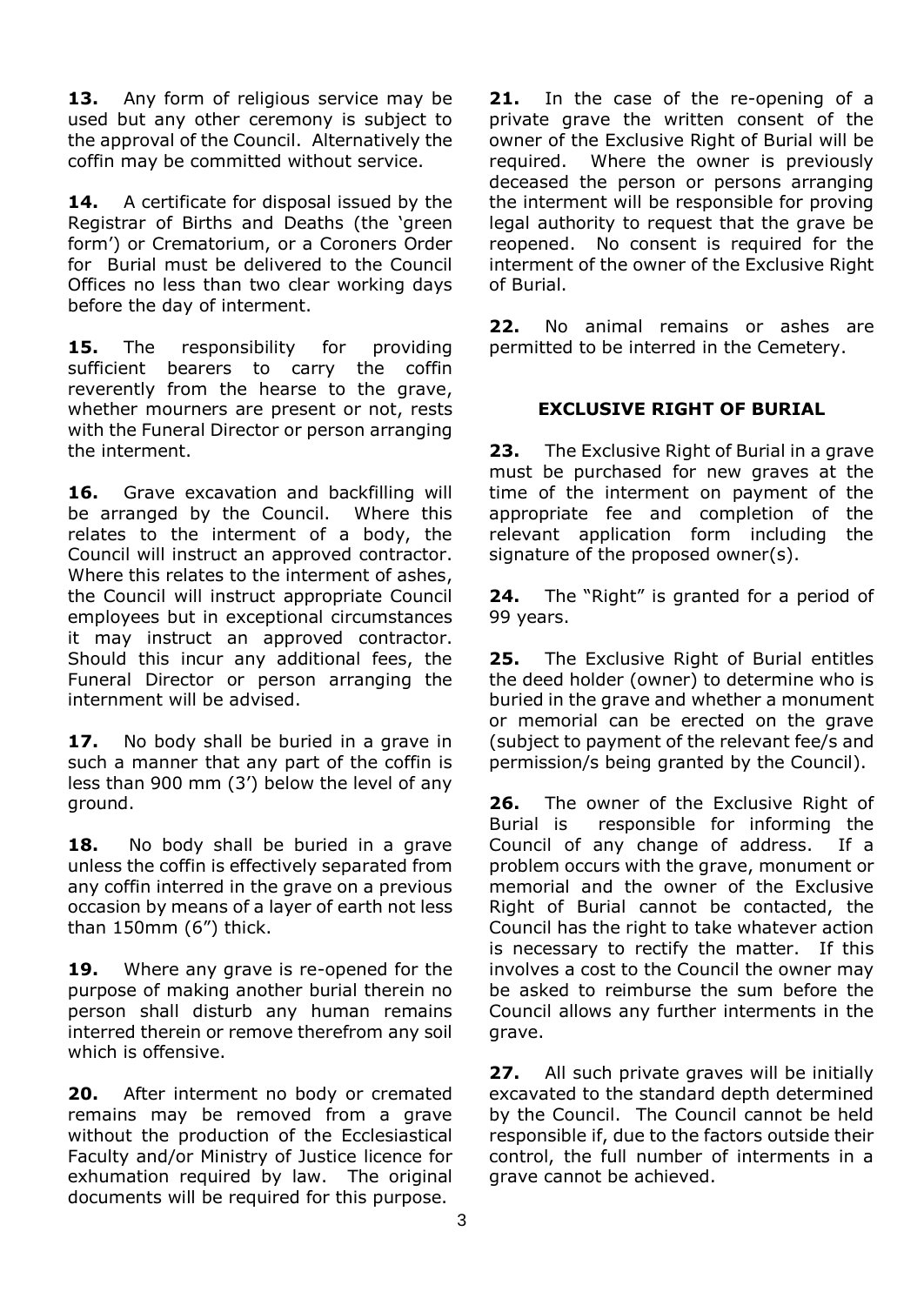**28.** New graves are allocated in strict rotation within each section of the Cemetery except where an Exclusive Right of Burial has already been purchased. The Exclusive Right of Burial to graves within the section referred to as the Cemetery Roadside Extension 2020, will only be sold at the time of interment and are not purchasable in advance. Plans showing the grave spaces are kept at the Council offices where they may be seen during the Council's normal office hours.

**29.** At the expiration of the 99 year period of the Grant of Exclusive Right of Burial, the purchaser, or her/his heir or successors, will have the option of renewing the Right, subject to such restrictions and regulations as may be in force at that time.

Application for renewal of the Right should be made within twelve months of the expiry of the previous grant.

Where the 99 year period has elapsed, and no notification of the intention to renew has been received from the person who held the Right of Burial, the Council may grant a renewed Right of Burial to another person, but before doing so will, where possible, notify the previous owner of the Right, or personal representative, and give the option of renewal.

#### **MONUMENTS**

**30.** A monument may only be erected on a grave space within the Cemetery in accordance with these Regulations and upon payment of the appropriate fee. The right to erect a monument rests with the Exclusive Right of Burial deed holder (owner), or their executor and will be for the unexpired portion of the grant of Exclusive Right of Burial.

**31.** A monument cannot be erected/ replaced until six months after the burial to allow the ground to settle. The exception to this is cremation tablets where they can be placed immediately, subject to approval.

**32.** All works to monuments, including refixing and refurbishment must be carried out under the supervision of a mason who is a registered Approved Contractor, a member of the BRAMM or NAMM scheme and in strict accordance with BS8415 and the NAMM code of practice.

**33.** Any contractor working in the Cemetery must have public and product liability insurance of at least £5,000,000 and provide the Council with supporting paperwork to confirm this on an annual basis.

**34.** Applications for approval to place a new monument in the Cemetery, alter or add to any inscription, or replace, add to or remove from the Cemetery any monument, must be submitted to the Council on the appropriate Padstow Cemetery Monument Application Form, provided by the Council.

Such notice must be submitted at least two weeks in advance of the proposed date of erection and must include:-

(i) The grave number and name of the deceased;

(ii) In the case of a new monument, a drawing of the monument and its specification, including the type, colour and finish (i.e. polished, honed etc.) of the material (natural stone) to be used, and showing all dimensions, including those of the kerb set (if appropriate) and the foundation slab. The type of approved ground anchor system used must be stated on the application;

(iii) The text of any inscription to be inscribed on the monument, or any text to be altered or added to any existing monument, and the method of lettering (i.e. incised, incised inlaid with lead etc.);

(iv) The name, address and signature of the person placing the order for the monumental work to be undertaken, who should be the owner/s of the Exclusive Right of Burial. Where there is more than one owner, all owners must sign the application. If the owner is deceased, ownership must be resolved before permission will be granted; this is the responsibility of the executor, family or representative of the deceased. If the owner is alive but is not making the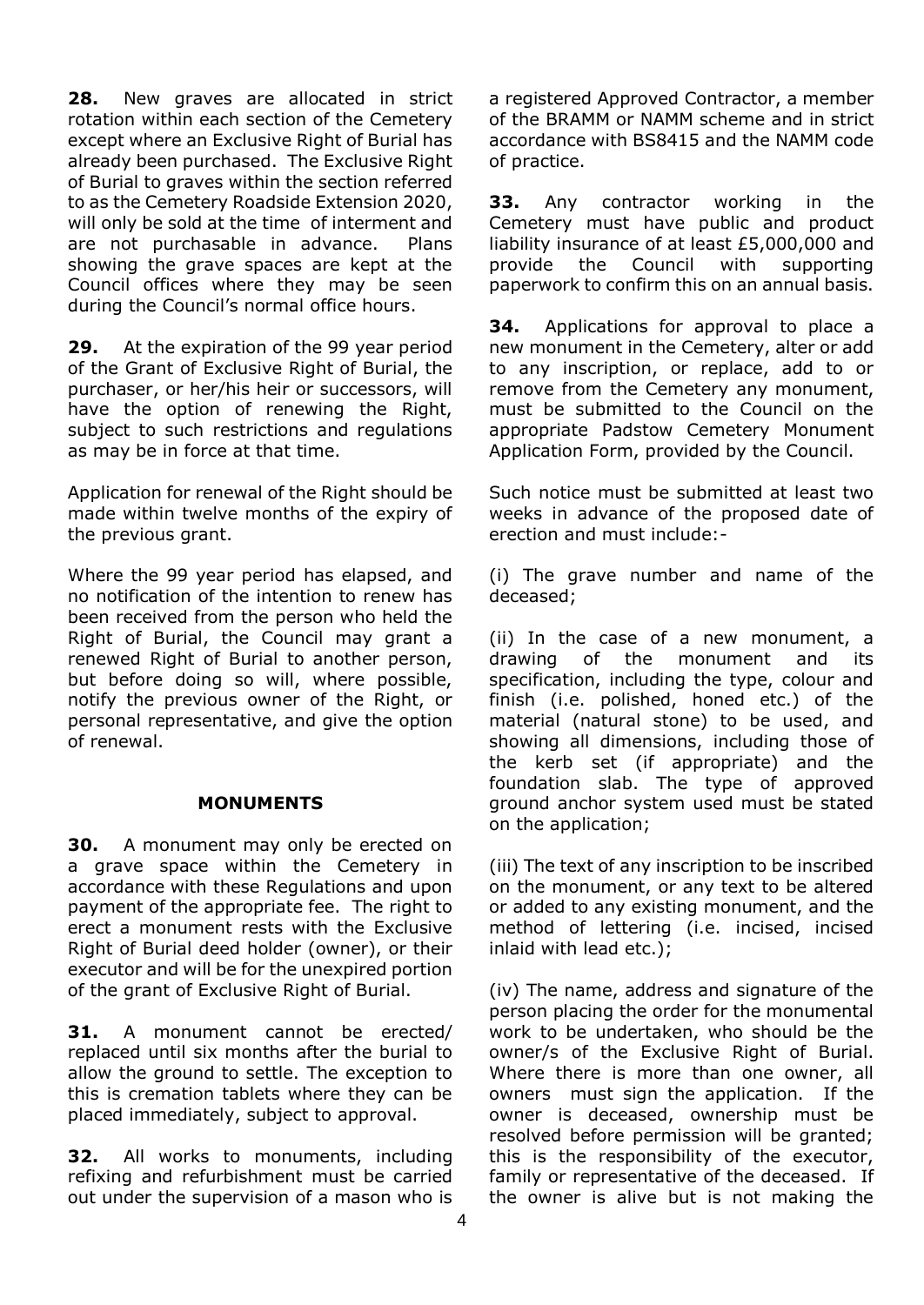application, the applicant must seek the owner's authorisation which must be confirmed by the owner's completion of the relevant section of the Monument Application Form. Ownership of the monument or memorial remains with the holder of the Rights and not with the person who may have paid for it; and

(v) The name, address and telephone number of the monumental mason.

**35.** The approval of the Council for any such application will be confirmed by the return of an authorised signed copy of the Monument Application Form. No work should be undertaken until the Monument Application Form has been returned. This form is authorised on the understanding that the work undertaken will fully comply with the details specified within the Monument Application Form and the requirement of these Regulations. The approved form must be produced if and when required by a Council employee whilst work is being carried out.

**36.** Anyone who erects a monument or who undertakes any monumental work within the Cemetery not in compliance with these Regulations, may be compelled to remove the said monument and pay all costs involved.

**37.** All monuments shall be constructed of granite, marble, slate or other hard natural stone of monumental quality, which must be durable and sound. The grave number and the monumental mason's name must be clearly but discreetly inscribed on the monument base.

**38.** The maximum dimensions for monuments including tablets are as follows:

Monumental headstones: A width of 2ft 6" and a height of 3ft.

Cemetery old cremation area: A flat tablet not more than 14" x 9".

Cemetery cremation extension area: The only permitted tablet is  $15'' \times 12''$  with integral vase hole in the upper left hand corner.

Kerb memorials: For graves with interments prior to 1974, permission may be granted to replace existing "like for like" kerb memorials. New kerb memorials are not permitted anywhere in the cemetery.

Any size over these maximums to be considered by the Council.

**39.** All persons employed, on behalf of the owner of the Exclusive Right of Burial or personal representative of such person, to erect any monument shall carry out their work strictly under the direction of the Council and shall:-

(i) at the cost of the owner, or personal representative remove all waste and unwanted material and make good any damage or injury whatsoever occasioned in the process of the work;

(ii) perform the work during the normal opening hours of the Council offices; and

(iii) provide their own tools and equipment and complete the work with due despatch.

**40.** The Council must be informed of the removal of any monument from the Cemetery or of any remedial work to monuments.

**41.** The removal and re-erection of a monument to facilitate the re-opening of a private grave, or to level such grave shall be at the expense of the grave owner or their personal representative.

**42.** Any person removing a monument to permit a further interment shall either remove the same from the Cemetery, after informing the Council, or place it in a position indicated by the Council.

**43.** Any monument removed from a grave to facilitate an interment shall be re-placed as soon as possible.

**44.** Any unauthorised monument shall be removed at the expense of the grave owner,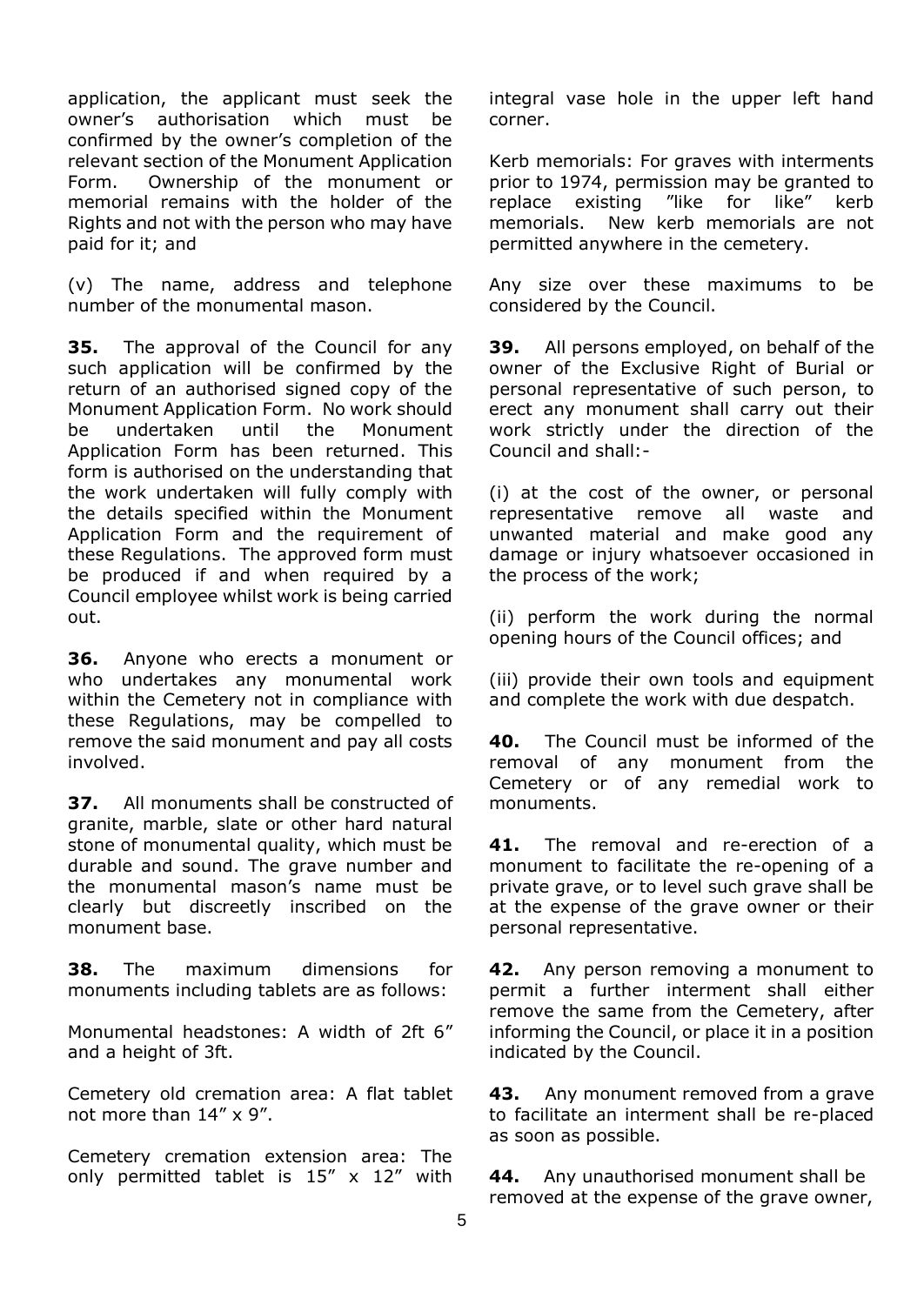or their personal representative.

#### **HEALTH AND SAFETY**

**45.** Any monument or memorial erected in the Cemetery remains the property and responsibility of the grave owner or their personal representative and therefore, remains in the Cemetery at the sole risk of, and must be kept in good state of repair, by the said owner or personal representative. Padstow Town Council shall not be held responsible for any damage or breakage which may occur to any monument or memorial through any cause whatsoever.

**46.** The Council strongly encourages the insuring of all monuments or memorials in its cemetery.

**47.** The Council hold the legal right to remove any monument or memorial which has become, or is likely to become, dangerous or which is in a derelict or unsightly condition.

**48.** The Council undertakes safety inspections on all monuments and memorials on an annual basis. Where the Council is unable to trace the owners of graves with unsafe memorials, these memorials will be staked for a period of twelve months and laid flat to prevent the possibility of accidents. If, at the end of this period, no work has been undertaken to rectify, the Council will make safe by either removing or fixing or burying.

#### **MAINTENANCE AND UPKEEP**

**49.** After an interment has taken place in a private grave and a reasonable time has elapsed for the natural subsidence of the earth used to fill the grave, the Burial Authority shall, in accordance with the Local Authorities Cemeteries Order 1977, cause the surface of the gave to be levelled and properly covered with top soil and seeded except for any area covered by any monument or memorial.

**50.** It is the responsibility of the grave owner to keep the grave space in a tidy condition. In default the Council reserves the right to level top soil and re-seed.

**51.** The placing on graves of glass containers or shades, items of pottery, tins, plastic or wire mesh fences or other items of metal, plastic or other material are forbidden and will be removed by the Council without notice. Temporary wooden crosses are permitted.

**52.** Spring flowering bulbs may be planted on a grave, as directed by the Council, but the planting of perennials, shrubs and trees is not permitted.

**53.** The Council reserves the right to remove from any grave space flowers, plants, floral tributes, wreaths or receptacles which have deteriorated or become unsightly and dispose of them in such manner as they deem fit.

**54.** Grass cutting will be carried out by Padstow Town Council, at a frequency determined by weather conditions and by the Council.

**55.** The Council has a programme of works taking place in the Cemetery throughout the year to raise the level of any sunken graves.

#### **CREMATED REMAINS**

**56.** Cremated remains may be interred, in caskets or other approved containers, or scattered in a conventional grave in the Cemetery for which the Exclusive Right has been purchased.

#### **FEES**

**57.** Fees for all Cemetery services will be determined by the Council annually, to take effect from  $1<sup>st</sup>$  April each year.

**58.** In determining whether fees will be chargeable at the Resident or Non-Resident rate, the Town Council have defined the term "Resident" in respect of the operation of the scale of charges to include:-